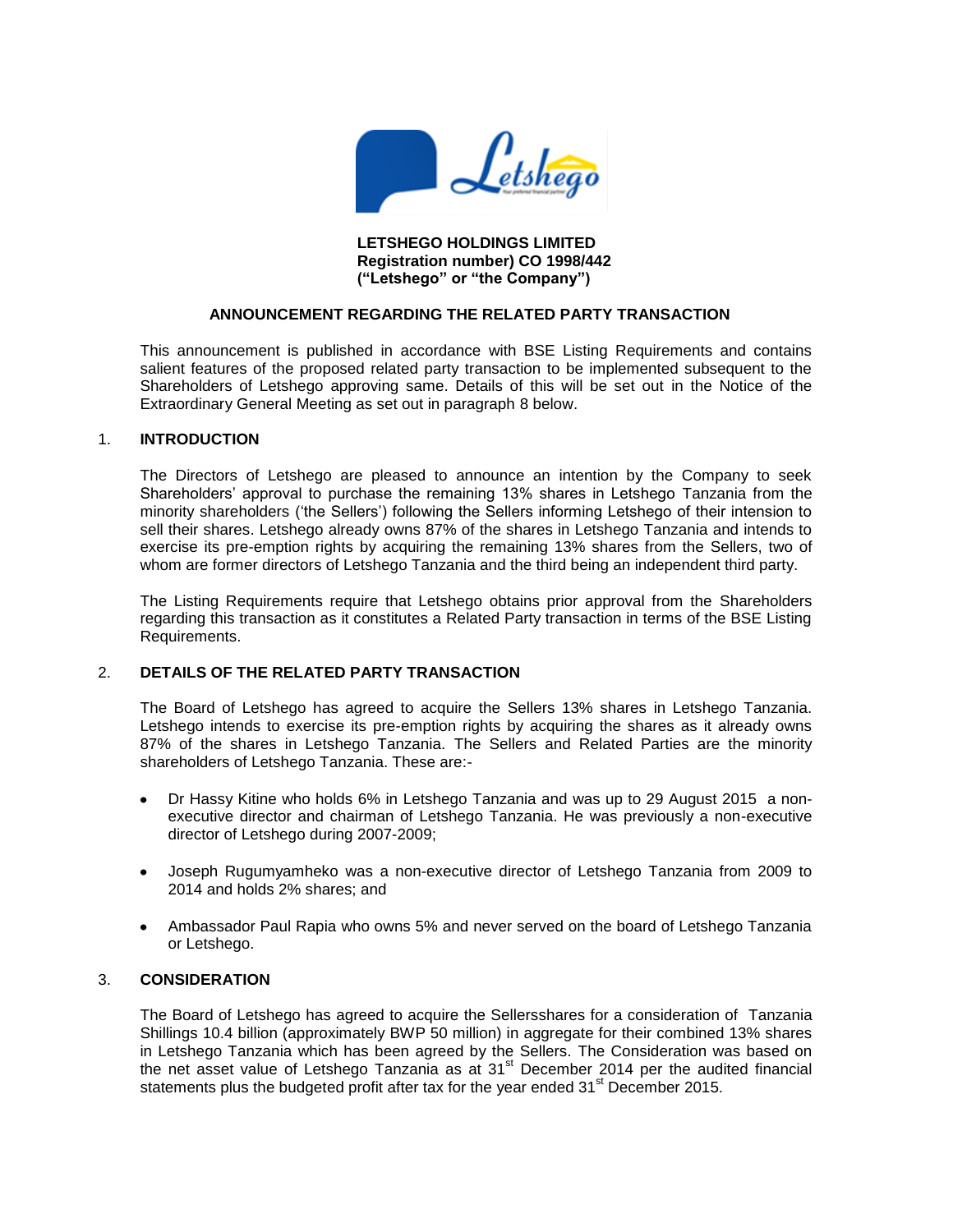Based on a closing date of 30 November 2015, and the estimated financial performance of Letshego Tanzania for the period to 30 November 2015, this would represent a premium of 8% over the net asset value of Letshego Tanzania.

## 4. **NET ASSET VALUE**

The related party transaction will not adversely affect the cash flow of Letshego.

The impact of this Related Party transaction on the net assets of the Company will not be material and is estimated to be BWP50 million. There is no impact on earnings per share. The audited net asset value at  $30<sup>th</sup>$  June 2015 was BWP4.1 billion.

# 5. **NET PROFIT AFTER TAX**

This Related Party transaction will have no impact on profit after tax or earnings per share as calculated before the impact of non-controlling interests. The audited earnings per share for the half year ended  $30<sup>th</sup>$  June 2015 were 18.5 thebe per share.

### 6. **BENEFITS**

The opportunity presented to buy 194,278 shares representing 13% of the issued share capital in Letshego Tanzania is attractive because it will allow Letshego to become the 100% owner of Letshego Tanzania and benefit fully from the future prospects of this business which has been trading successfully since 2006. Over time, it will facilitate the integration and cooperation between Letshego's two businesses in Tanzania.

### 7. **RATIONALE**

The Directors of Letshego are of the view that the Related Party transaction will be in the best interest of the Company and its Shareholders for the reasons set out in the circular to be dispatched on or about 06<sup>th</sup> November 2015.

## 8. **NOTICE TO THE EGM**

The Notice of the Extraordinary General Meeting shall be despatched to Shareholders on or about the  $06<sup>th</sup>$  November 2015 which will set out further information on the proposed Related Party Transaction. A Circular to shareholders setting out the full details of the transaction will be dispatched to Shareholders on or about the  $6<sup>th</sup>$  of November 2015 and convening an extraordinary general meeting of the Shareholders to be held on or about the  $27<sup>th</sup>$  of November 2015 for purposes of approving the transaction.

## 9. **IMPORTANT DATES**

Announcement 06 November 2015 Notice of the EGM dispatched to Shareholders 06 November 2015 EGM 27 November 2015